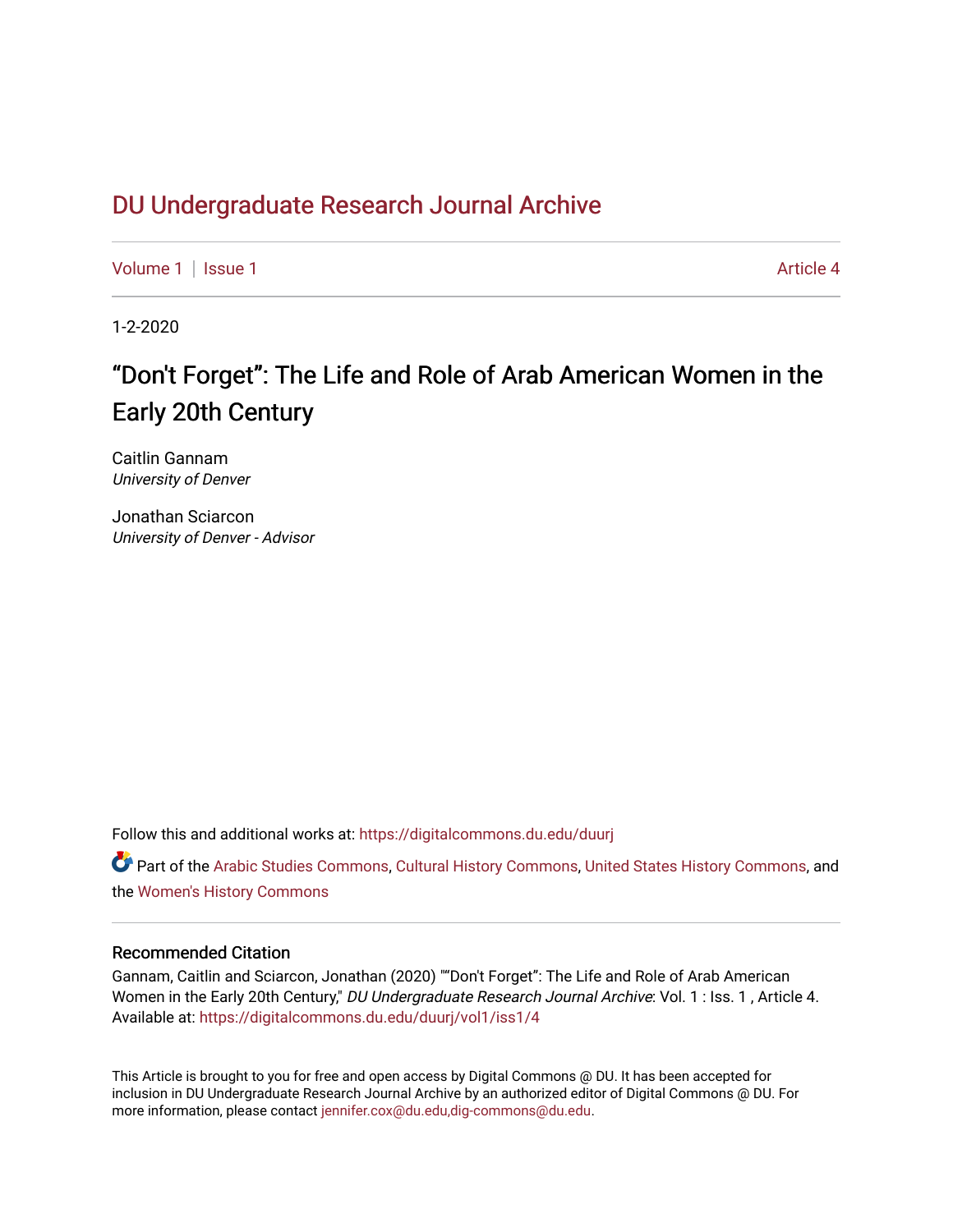# "Don't Forget": The Life and Role of Arab American Women in the Early 20th **Century**

## Abstract

While Arab American women have often been excluded from the narrative of the Arab American community, they have had lasting influence on the nature and development of the American identity. As mothers, teachers, and supporters of the community, Arab American women have been active cultural influences, despite social restrictions and a lack of formal power.

## Keywords

Arab American women, Community impact

### Publication Statement

Copyright held by the author. User is responsible for all copyright compliance.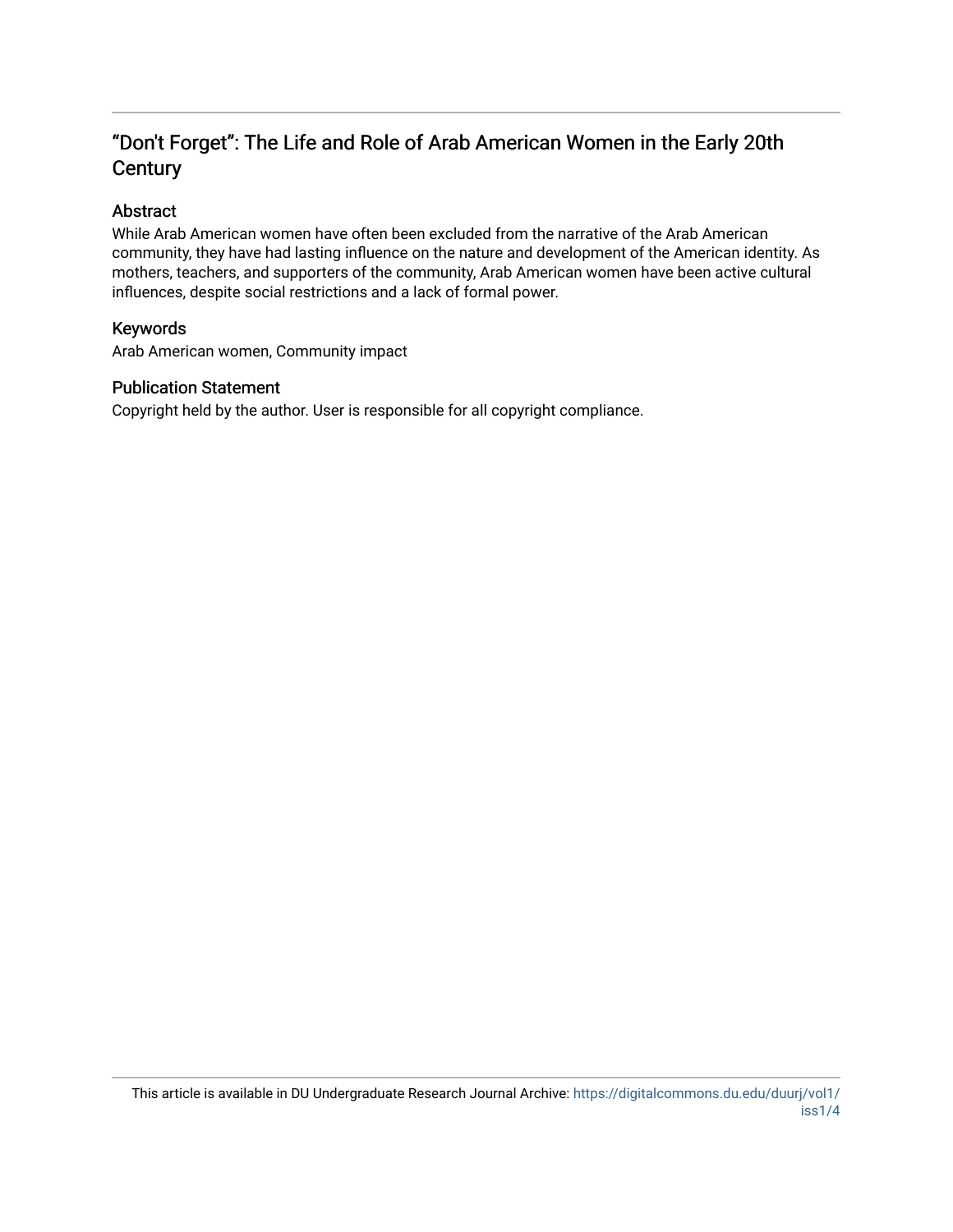# **"Don't Forget": The Life and Role of Arab American Women in the Early 20th Century**

Caitlin Gannam<sup>1</sup>, Jonathan Sciarcon<sup>2</sup> 1Student Contributor, University of Denver 2Advisor, Department of History, University of Denver

#### **Abstract**

While Arab American women have often been excluded from the narrative of the Arab American community, they have had lasting influence on the nature and development of the American identity. As mothers, teachers, and supporters of the community, Arab American women have been active cultural influences, despite social restrictions and a lack of formal power.



#### **1 INTRODUCTION**

One of these children will tell a story that keeps her people alive. We don't know yet which one she is. —Naomi Shihab Nye<sup>1</sup>

In Arab American populations, the stories that are passed down from parent to child have been specially designed to create an assimilated but proud community, one which is tied to old family recipes and days spent in the church; one which is tied to a love of America and hope for a better future. When Arab immigrants first began their life in the United States, they learned that their survival would rest on their ability to assimilate. If they could look and act American, they would be American. As a result, this process of assimilation left aspects of the Arab identity behind.

As Arab American children came of age in the early 20th century, they began to create cultural community

centers which would help to institutionalize and regularize the Arab culture passed down to new generations. These centers, and the men who ran them, would be the recognized leaders of culture and teachers of history. However, social restrictions denied Arab American women access to leadership roles within these broader community centers. Arab American women learned to pass down their heritage by teaching their children and creating privatized philanthropic organizations with the ability to sponsor travel and housing for immigrant families, build communities, and fund the arts.

In the early 20th century, Arab American women were active members of the Arab American community. Despite the restrictions placed on their bodies and the gendered social expectations they were forced to abide by, they played a crucial role in the development of the Arab American identity. Arab American women were the first to teach their children aspects of Arab culture, the first point of contact for incoming Arab immigrant families, sponsors of the community, and the supporters of Arab American art and literature.

There have been ample discussions of Arab American identity as a result of immigration practices and American cultural norms, as is evidenced by the works of both Gregory Orfalea and Sarah Gualtieri. There have also been studies on the agency and actions of Arab American women conducted by Evelyn Shakir and Nadine Naber. But these discussions have not explored the effect of Arab American women's agency on their roles as cultural mentors within the community. It is this gap that I address in this work.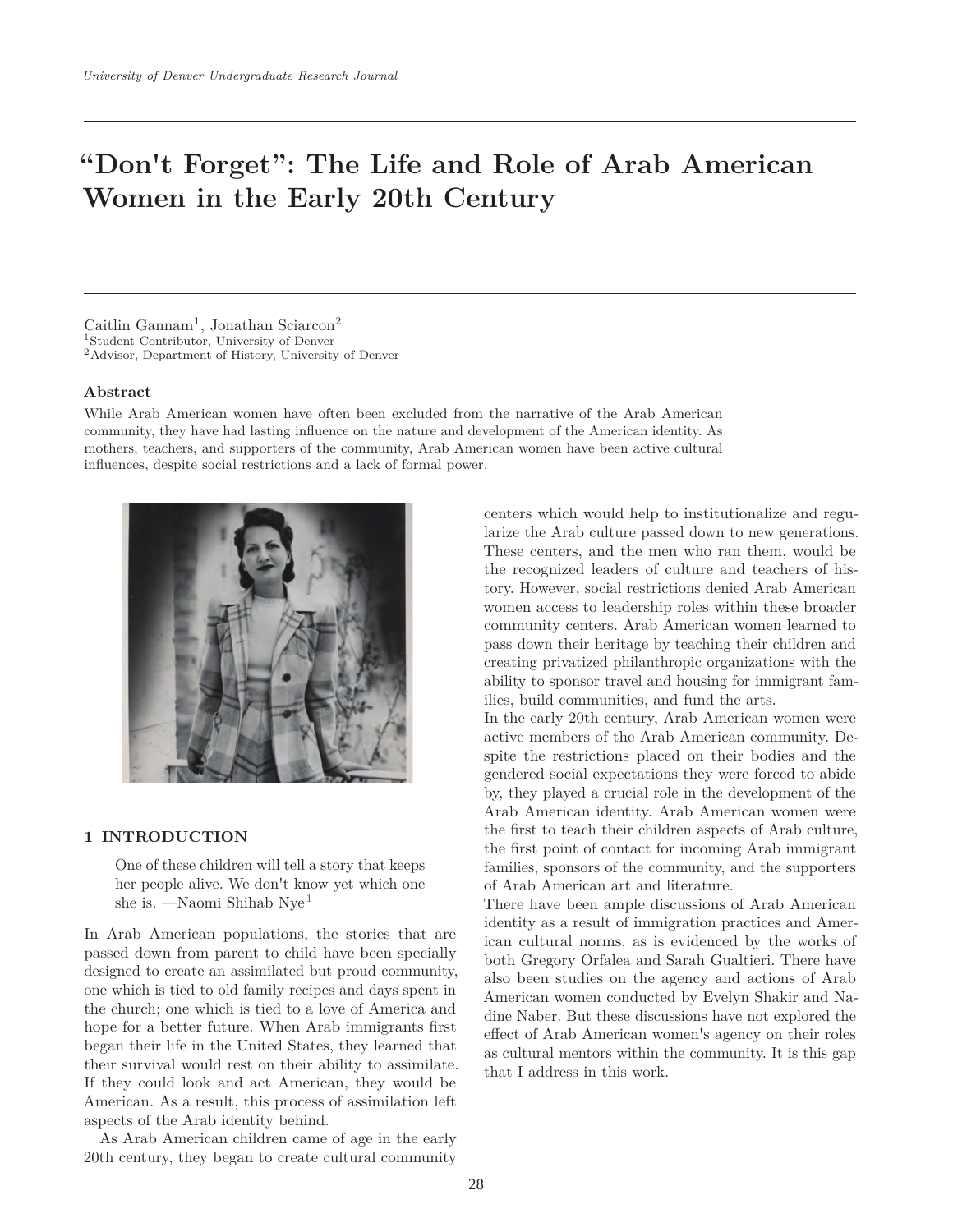#### **2 ARAB MIGRATION AND ITS ROLE IN IDENTITY**

There cannot be an accurate discussion of Arab American women without a clear understanding of the terms being used in this paper. An Arab is described as any person of Middle Eastern descent whose native language is Arabic. Due to a very diverse set of customs, religions and legal systems, this definition is based on a commonly held belief that Arabs are unified largely by language. As such, Arab immigrants are those who migrated to the United States from an Arab nation (though many of the nations from which Arab Americans emigrated were not independent, nor officially Arab, at the time discussed in this paper) and Arab Americans are the descendants of these immigrants. Because of the nature of the first wave of Arab immigrants to the U.S., Arab, Arab immigrant, and Arab American are all largely referring to Lebanese and Syrian Christian populations.

The immigration of Arabs to the United States is often broken up into three distinct periods. The first wave consisted largely of Ottoman Christians leaving the Mount Lebanon area (modern day Lebanon and Syria) between the  $1880s$  and  $1910s<sup>2</sup>$ . The second wave extended from the end of World War One to the mid 1960s and comprised of Arab Christians and Muslims from Lebanon, Syria, Iraq, Jordan and Palestine<sup>3</sup>. This final wave has lasted from the mid 1960s to today and is largely comprised of Muslim populations from Palestine, Yemen, Iraq and Lebanon<sup>4</sup>.

While the motivation of Lebanese and Syrian people to emigrate from the Ottoman territory of Syria (occupying modern Syria, Lebanon and Israel) to the U.S. is a topic of debate, the formation of the Arab American identity hinges on the collective memory of life in the region and the usefulness of that narrative in gaining American sympathies. While most historians agree that economic strife was a leading cause of emigration, there is debate about what social and religious factors played a role in the emigration of large Lebanese Christian populations.

Some argue that Lebanese Christians from the Mount Lebanon region left due to religious attacks made by their Druze neighbors and the Ottoman government<sup>5</sup>. This theory has since been disputed by contemporary scholars who have noted that the "myth" of religious persecution arose after many Lebanese immigrants arrived in the U.S. as a way to create cultural and religious connections to the European and American Christian populations<sup>6</sup>.

Another argument, championed by Kemal H. Karpat, asserts that the loosening of strict emigration laws led to the mass movement of Ottoman citizens to the U.S. in the 1900s, and that emigration prior to that period was primarily done illegally; thus U.S. immigration records present a skewed narrative of emigrants' true ethnic and religious identities<sup>7</sup>. Regardless of the cause of migration, every scholar recognizes that this voyage to the U.S. was costly and dangerous. Many would have to sell all of their property as well as borrow money in order to make the trip<sup>2</sup>. Beyond this, until the Ottoman government changed their laws regarding the emigration of Lebanese peoples in 1898, migrants would have to pay bribes to dock workers and smugglers in order to avoid arrest<sup>2</sup>. To make this trip, especially with women and children, was a commitment which was not taken lightly.

While the exact reasoning for the first wave of Arab migration to the U.S. is the subject of debate, the point must be made that those who left did so because they did not see a future in Ottoman Syria and felt it important to assimilate, at least partially, to their new home. The lack of economic opportunity, bouts of religious conflict, and loosening Ottoman restrictions created a group of emigrants who would leave Greater Syria, with little to no expectation of returning.

The belief that migration was a necessary component of survival had profound effects on Arab immigrants. There was a sudden political and cultural distancing of immigrants from their homelands. Now, living in foreign lands, they had to maneuver new cultures and political systems in order to achieve the economic and social success they worked so hard to have access to. This distancing and need to assimilate created a community with strong cultural ties to Lebanon and Syria, but that lacked political attachment. Instead, Arab immigrants would shift their political attachment to their new national home and would raise their children in ways that would foster the acknowledgement of Arab culture and American patriotism.

#### **3 ARAB AMERICAN IDENTITY (1910-1967)**

After arriving in the U.S. many Arab parents attempted to raise their children to be both Arab and American. Many parents tried to teach their children their culture, but they also attempted to emblazon the American identity into their children's psyche. Juliet Ayoob, an Arab American woman born in 1909 in Boston, Massachusetts, recounted how she had always been attached to and proud of her Arab identity<sup>8</sup>. As a child, she and her family were the only Arabs living in Framingham, Massachusetts. She grew up surrounded by other American children and attended school with them. She expressed that "We didn't feel any different. I mean we all felt that, you know, we're American and we were in America. It didn't make any difference who they were or what they were. We were neighbors and got along8." But despite feeling like an American, Ayoob was never ashamed to be Arab. She noted that her Arab heritage was something she had always been proud of and that her only regret was not learning Arabic as a child  $8$ .

Similarly, Mary Williams, an Arab American woman born in 1910 in Peoria, Illinois, stressed that when she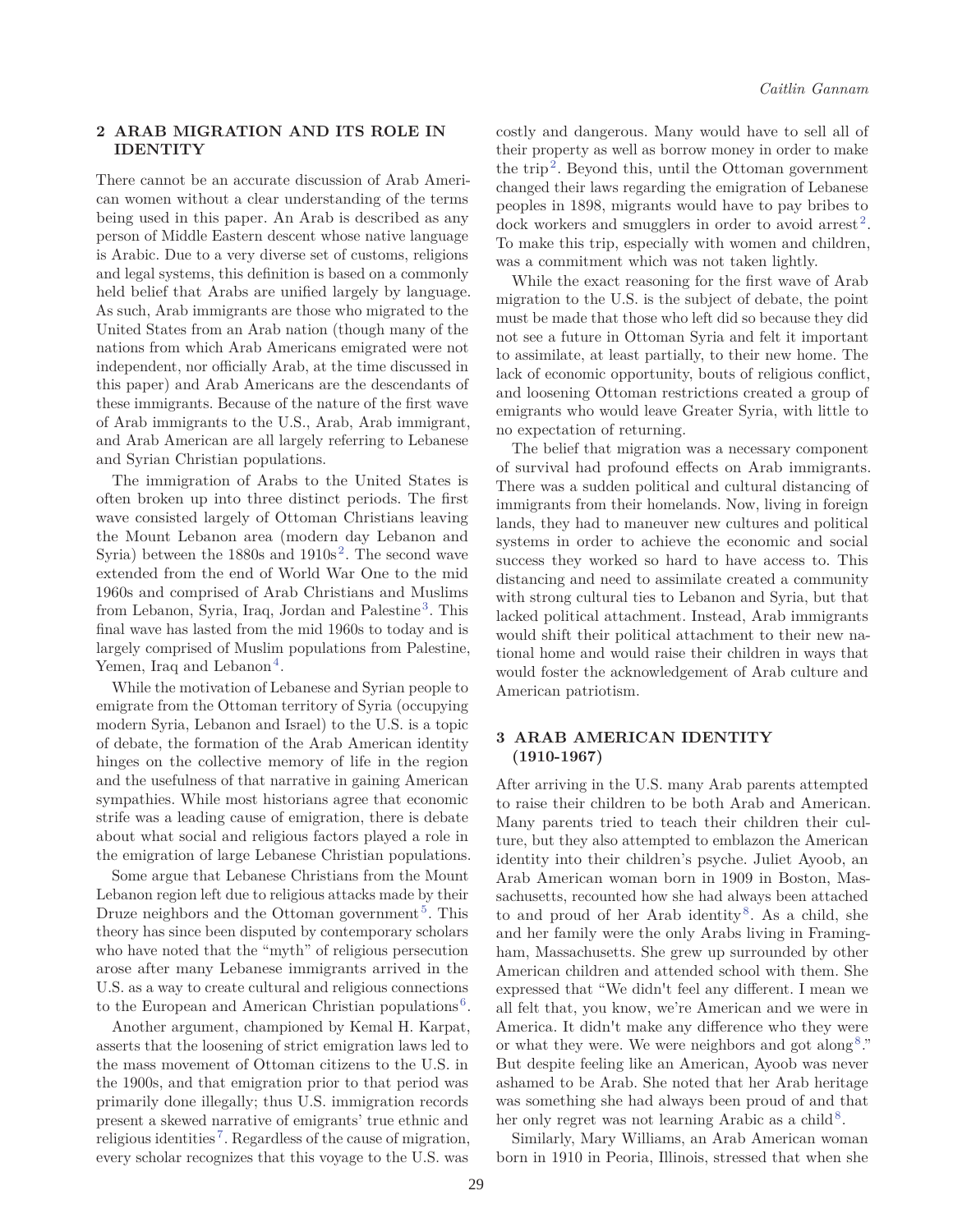was growing up, she and her Lebanese neighbors all held close ties to their parents'homeland. Unlike Ayoob, Williams lived in an area which was home to a significant Lebanese population, which resulted in Williams having a more visible attachment to Lebanon as a child<sup>9</sup>. Her family attended a Syrian cultural club (prior to 1920, Syrian and Lebanese were considered to be interchangeable since the Ottoman territory of Greater Syria included modern day Lebanon) and Williams recalled an almost "clannish" bond between the Lebanese families of Peoria <sup>9</sup>. As such, Williams remembered growing up immersed in Lebanese culture. However, much like Ayoob, she had exposure to the Arab language but was not taught how to read or speak it  $\mathfrak{g}$ .

While Williams had a greater immersion in Arab and Lebanese culture than Ayoob, she still makes an effort to describe how important becoming a citizen was for her father and family. She recalls helping her father study for his citizenship exam and the fact that he struggled to become naturalized until she was  $13$  or  $14^9$ . This struggle, coupled with her father's desire to move and raise his family in the United States, is indicative of a close attachment to the American identity.

It must be noted that all of the women discussed in this section thus far have come from lower to middle class Christian families. In contrast, Leila Diab is an Arab American Muslim woman born in 1949 in Chicago, Illinois. Her father was Palestinian and her mother was second generation Turkish. On weekends her parents would send the children to the Palestine Community Center where they would learn Arabic and study Islam. When Diab turned 10 her father took her and her siblings to Egypt for schooling. She and her sister ended up not knowing enough Arabic to remain in school, so her father then took them to the West Bank where they would stay for nearly three years. When asked about the experience Diab said, ". . . my father's main reasons for sending us [to Palestine] was to reconnect with our ancestral land, to understand the culture, the language  $10$ ." While her experience with the Arabic language is quite different from those previously illustrated, it is important to note that without further accounts from Muslim or upper-class women during this time, there is no way to determine if this experience was a result of class status, religion, or was an isolated experience.

#### **4 LIFE AS AN ARAB AMERICAN WOMAN IN THE U.S. (1910-1967)**

While many of the first wave Arab American families had left their homelands due to strife, it is clear that many still felt a deep attachment to their culture and traditions. Within this attachment was a desire to uphold the same family and gender roles as were practiced in in Lebanon and Syria. As such social expectations dictated that Arab American women manage the home and maintain the

family honor, while their male counterparts operated in the public sphere as bread winners and societal builders. In their everyday life, Arab American women found themselves being strictly supervised by their male family members.<sup>11</sup> Ayoob notes that many Arab American families felt that regulating their daughters' actions was a matter of honor<sup>11;8</sup>. Similarly, Williams notes that in most households Lebanese women had to wait on their husbands, hand and foot, even more so than most white American women at the time<sup>9</sup>.

When young Arab American women came of age, marriage would become a salient issue within the home. Arab American women were expected to get married and there were very few cases of women abstaining from this practice<sup>11</sup>. A common practice among immigrant families was the arranging of marriages between daughters and cousins, either already in the U.S. or still in the Middle East. Like many women, Lillian Corbey's parents arranged an engagement between her and her cousin. While she was ultimately given the choice to marry someone else, it is important to note that the practice was common, though there was a degree of flexibility in America not often found in Lebanon<sup>11;9</sup>. Unlike Corbey, Diab's father placed a great deal of emphasis on her early marriage to a proper suitor. At 16, Diab's father told her she would be getting married to a man of his choosing. She was able to postpone the date of the wedding, but she was still forced into marriage at the age of  $17^{10}$ . If an Arab American girl was not to wed someone hand-picked by her parents the general expectation was that she would marry another Catholic Arab, as non-Arabs and non-Catholics were considered to be unsatisfactory matches<sup>11</sup>. Another old tradition that changed upon the adaptation to American culture was the presentation of a dowry. While the dowry was not officially an expected part of the wedding engagement, there are cases of mothers offering up to \$10,000 to any Arab girl willing to marry their sons<sup>8</sup>.

While many Arab American women from middle and upper-class homes were not expected to work, a significant number of women, especially widows or women from low income families, needed to work in order to sustain their families and themselves<sup>11</sup>. In the case of widows, the ability to work was a means of survival. Mary Williams' mother was widowed when she had six children and one baby on the way. She took to baking in order to ensure that her family would have food and housing. Prior to being widowed, Williams' mother would crochet doylies and sell them door to door. While her mother baked bread, Williams got a job in a local office to help make ends meet<sup>9</sup>. Similar stories echo throughout the narrative of many Arab American women.

Arab immigrant women in the early 20th century would often peddle embroidered pieces, a practice which was handed down to female children once they were old enough to work. Unlike their mothers, when Arab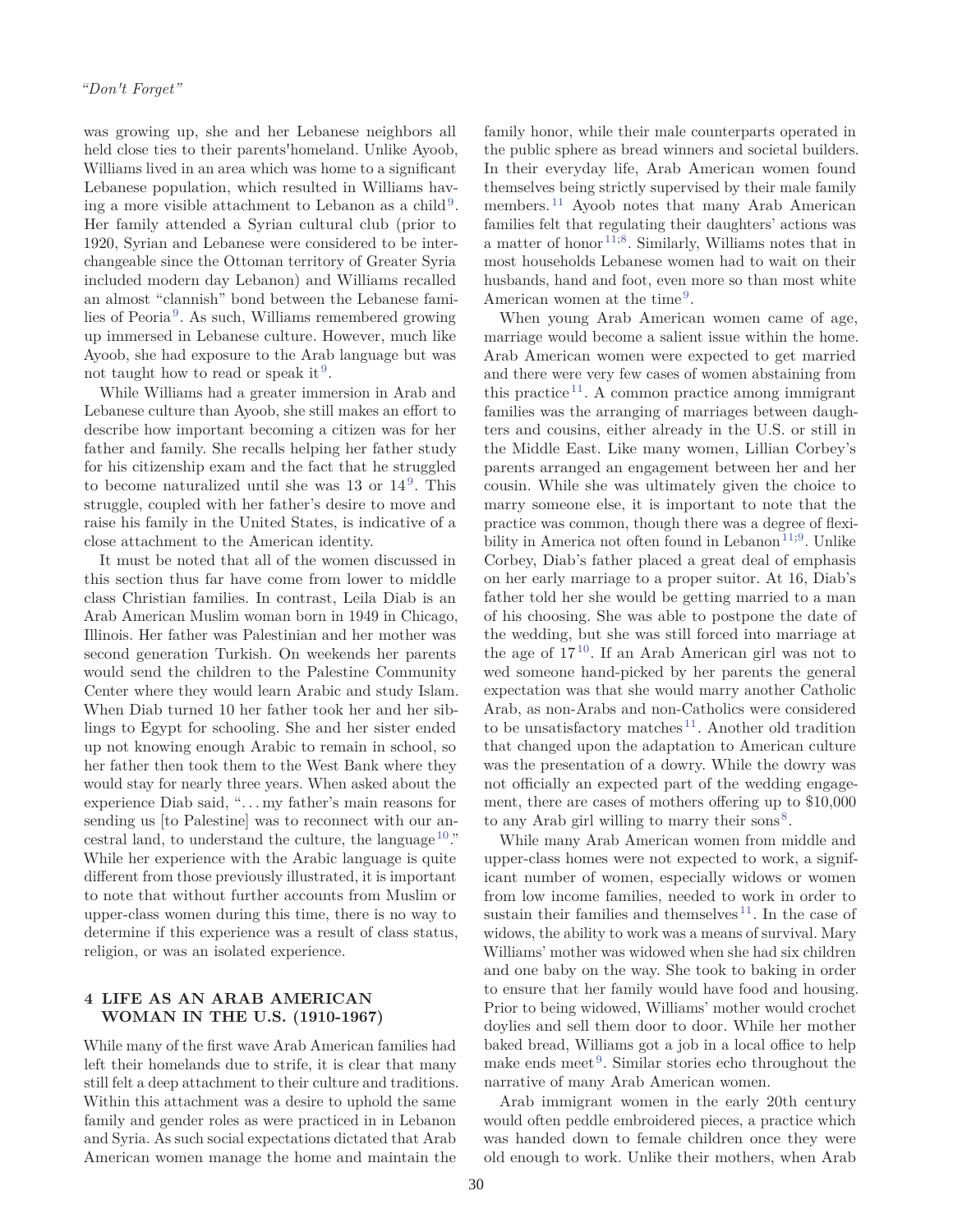American women came of age they would establish client based businesses, work in small textile shops, or find more conventional jobs in an office or business setting. Corbey noted that, because Arab American girls all went to school, they were able to find jobs that their immigrant mothers could not  $11$ .

It is important to note that the Arab American woman was slowly becoming an economic asset to the family  $12$ . Where it was not uncommon for Arab women to work in Lebanon in silk factories, their work was only necessary and accepted if the husband or father could not support the family entirely on his  $own<sup>2</sup>$ . In the U.S. however, many women noted that even if their family had the money to function without female income, they could have gotten jobs without it being an insult to the family. As such there was an increase in the economic opportunity of women and a decrease in the social implications of this work.

While many young girls were able to get a high school degree, there were very few women attending college prior to World War Two, and only a fraction of those girls were Arab American <sup>11</sup>. Ayoob recounted her desire to attend a university when she was younger. "I did want to go [to college] because at that time the girls were starting to go to college, and there were a lot of openings for teachers at the time<sup>8</sup>." Ayoob was able to attend school for one year before dropping out to help support her mother and siblings after her father died. Corbey was able to attend college for one year but after she got married she dropped out of school. Neither Ayoob nor Corbey ever got to return to college. Both Ayoob and Corbey's accounts illustrate that while Arab American women did receive a more consistent education than their mothers, there was still a prevailing belief that the university education of women was only acceptable if the woman could not be useful in another realm of her community.

In this first 57 years of identity formation, second generation Arab American women saw little change in the life they led. Regardless of birth year, women born between 1910 and 1967 were expected to primarily operate within the home and follow traditional marriage customs  $11;9;10$ . Third and fourth generation did gradually gain access to the professional job market and to a college education following World War Two, however, many third and fourth generation women were still expected to marry young and remain in the home<sup>13</sup>.

While early 20th century Arab American women faced many of the same restrictions to their daily activities as women in their parents' native countries, it is important to recognize the many freedoms they did have access to. In general, these women were expected to marry men their parents deemed acceptable, but they had the legal freedom to specify the terms of marriage and to leave marriages which were unhappy or abusive. They were expected to become house managers and tend to their husbands and children with devotion, but many women were allowed to work because the practice became more acceptable as it began to reflect less on family honor and more on the status of women as economic assets. As such, it is clear that Arab American girls faced their own unique set of restrictions which were partially based in Arab tradition, and partially adapted to American legal and social codes.

#### **5 THE ROLE OF ARAB AMERICAN WOMEN IN THE COMMUNITY (1910-1967)**

Arab American women were attached both to their Arab heritage and their American identity, but it was often difficult to express their identity in formalized settings. This was due to the fact that first, there were many restrictions placed on women's movements in public spaces and second, women could not hold formal leadership roles in the community. Despite these restrictions, women were often the first teachers of their children, key points of contact for incoming immigrants and struggling community members, and supporters of art and literature.

Due to a lack of access to the political realm, Arab American women were forced to cultivate cultural attachments to the Arab world. Unlike Arab American men, women are not credited with the creation of Arab American community centers or organizations. They were not the creators of the Arab American press. They were not even recognized as the formal head of the home. Instead, the role of Arab American women as teachers, community builders, and cultural supporters has been overlooked by the historical narrative.

Arab American women operated primarily within the private sphere and while increasing numbers of women were able to work outside the home, their primary position was that of mother and house manager. In the early 20th century Arab American women were the ones responsible for the efficiency of the home and the primary education that the children would receive regarding societal expectations. Women were to instill in their children the qualities necessary of a good citizen. As such, Arab American women were the first teachers Arab American children would encounter and they were the first people to instill cultural values and expectations into children making them key in determining which aspects of culture to keep and which to let fade away.

Beginning in 1880, mothers in Lebanon were the primary educators of children. It was the responsibility of the mother to teach their children how to successfully operate in society. They were to teach them manners, health, and culture<sup>6</sup>. This practice did not disappear as families moved to the U.S. and it flourished as Arab American women came of age and began raising their own children<sup>6</sup>.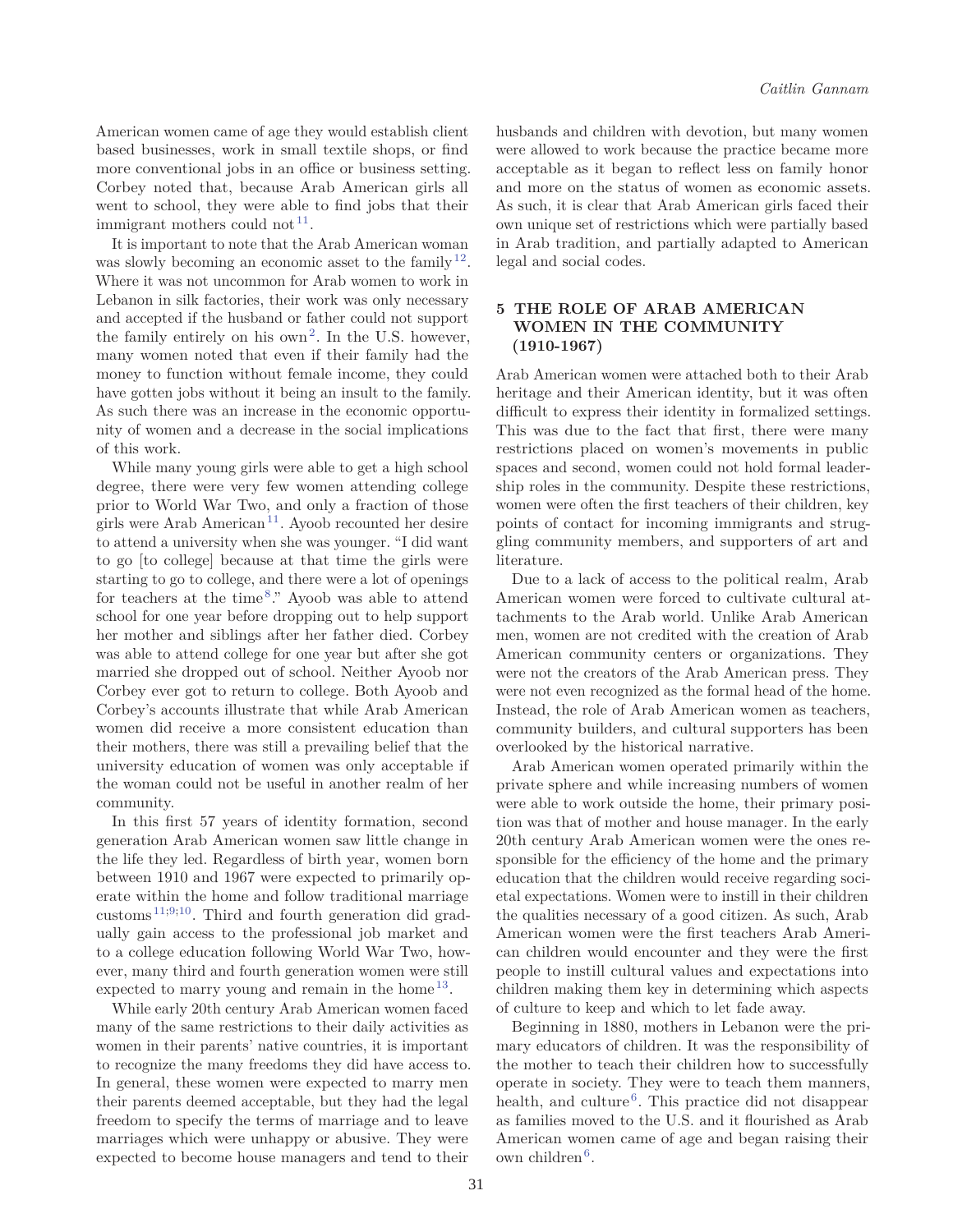Many mothers found it their responsibility to teach their children about their culture. Mothers would pass down family recipes and Arab songs, but they were also the ones who would push for a unified community built on Arab culture. Diab vowed to herself that she would make sure her children knew about their culture and history. She mentioned that she would often get involved in cultural issues and volunteer to help the community so that she could make sure her children got involved in the same cultural conversations. Beyond this, she would ensure that her children would attend cultural events and festivals. In one instance, she forced her son to sign up to be a part of the Palestinian Youth delegation which would go to Lebanon for five weeks so that he could learn about his culture<sup>10</sup>. In cases similar to Diab, mothers are the ones who indoctrinate their children within Arab culture because they are the ones who control their children's movements and direct their early learning.

Diab's story is exemplary in other ways as well. Like Diab, many women volunteered or joined philanthropic organizations in order to get involved in the community and the issues which threaten it. As a result, the primary example of Arab American women's influence on culture can be found in the discussion of early 20th century philanthropic organizations such as the Syrian Ladies Aid Society.

Arab American women faced many obstacles when trying to operate in the social sphere. As a result, Arab American women created groups which they could control and operate within the bounds of their gender sphere. By capitalizing on the gendered belief that women were nurturers and teachers, Arab American women created philanthropic organizations through which they could acculturate incoming immigrants and support the cultural exploration of Arab American artists.

Within the emerging Philanthropic field of study, many scholars have noted trends in the formation of women's philanthropic organizations. The first philanthropic organizations to be created in most immigrant communities were created and run by men shortly after arriving in the  $\mathrm{U.S^{14}.}$  Eventually women's organizations would follow, though usually long after the initial organizations were established  $14$ . This gap in the creation of these sister organizations suggests that Arab American women were the ones to create philanthropic organizations, not Arab immigrant women, who were likely less educated, not fluent in English and less free to operate outside the home <sup>15</sup>.

While this paper primarily focusses on the actions of Christian-Lebanese Arab American women, it is again important to note that this was not the only demographic to arrive in the U.S. in the early 20th century. While the actions of separate demographics cannot completely predict the actions of Lebanese Christians, a case study of Yemenite Jewish women conducted by

Nitza Druyan effectively demonstrates the role of second generation Arab American women in the creation of philanthropic organizations.

In this case study Druyan found that the secondgeneration Yemenite women of New York had greater access to the public sphere than their mothers and that they were able to capitalize on this access to create the Yemenite Ladies' Relief Society, a philanthropic organization which addressed several causes during its tenure (1930-1950), including financial support to Eretz Israel and the Jewish populations of Yemen<sup>15</sup>. Beyond this, the Yemenite women of New York "were at the vanguard of acculturation" as they worked to incorporate their community into the broader American Jewish community, a feat which they accomplished in their 20-year tenure <sup>15</sup>.

While this case is not perfectly applicable to the Christian-Lebanese women which dominate this work, it is important to note that there are key similarities which unify the groups. In both cases the Arab immigrant women were not the group which created the female philanthropic organizations. Much like the Christian-Lebanese groups, the Yemenite Ladies' Relief Society was created following the establishment of a male dominated philanthropic group. However, the most important similarity is that these women's role in the acculturation of immigrant families and the community building which would link them to similar populations in the U.S. cannot be understated.

In the Christian Arab community, the women led philanthropic organizations which arose often focused more on the acculturation of incoming immigrant families, community building efforts, and the arts than on sending money to Lebanon, though this was a goal of these organizations. A close study of the Syrian Ladies Aid Society, created in Boston in 1917, demonstrates the ability of these women led organizations to build and enrich the Arab American community through the development and dissemination of culture.

The Syrian Ladies Aid Society was well known for its ability to fund the immigration of Syrian and Lebanese families who were in dire situations. Upon their arrival in the U.S., the group would often provide funds for housing and gifts which would allow the families to set up long term housing which may not have been available to them otherwise<sup>16</sup>. The Syrian Ladies Aid Society was thus a source of community growth and cultural renewal as incoming immigrants were often well integrated into the local community and brought with them their experiences of the homeland which they could share with Arab American youth<sup>16</sup>.

Beyond the community growth which could be attributed to immigration, the Syrian Ladies Aid Society was dedicated to connecting Arab communities in the United States. In 1918, the Syrian Ladies Aid Society began to support a Muslim group, led by Mohammed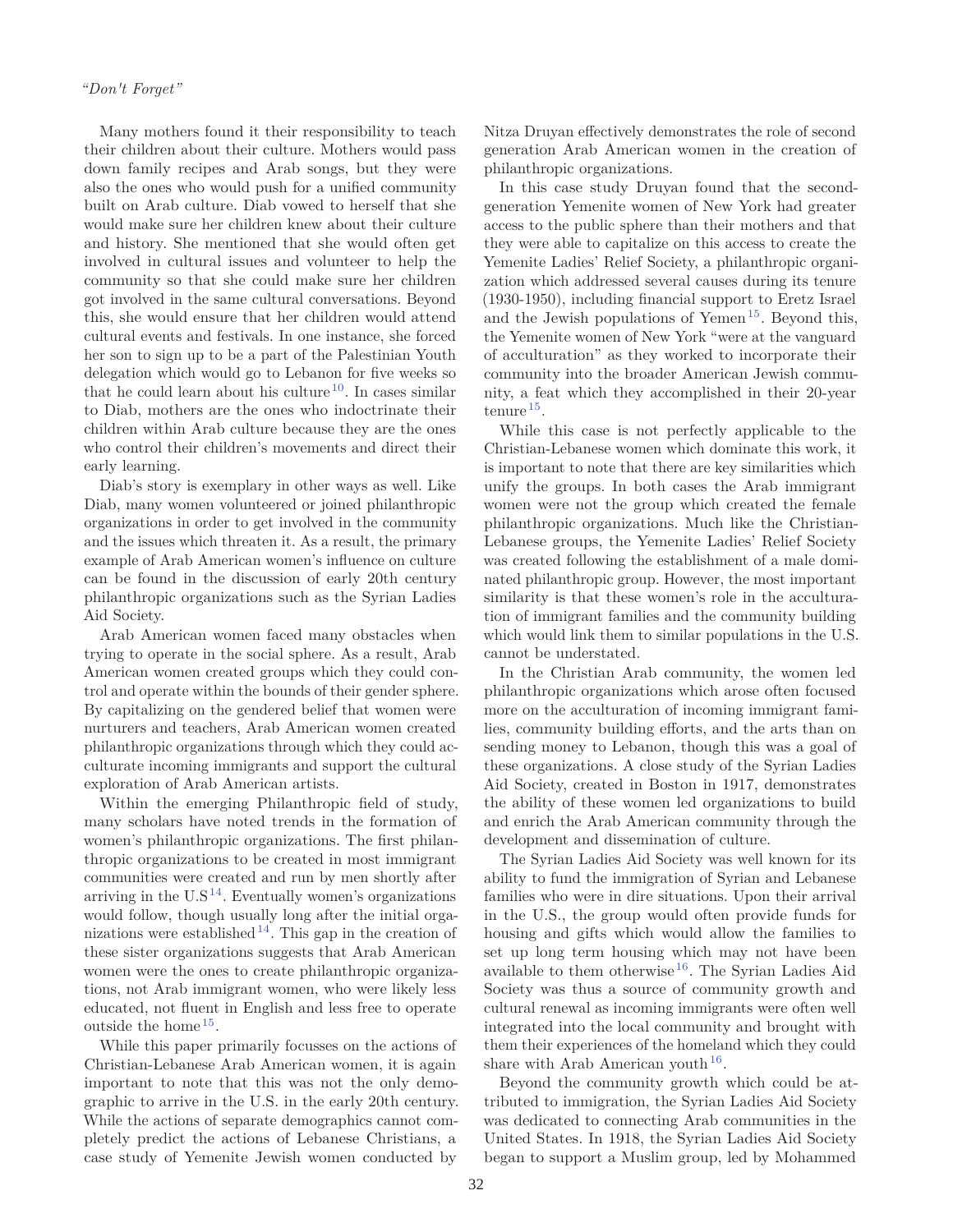Mhaison, which was going to put on a play called Syrian Martyrs. In exchange for 25% of the proceeds, the Syrian Ladies Aid Society wrote a letter of support for the group helping to connect their large Christian constituency<sup>16</sup>. Similarly, the Syrian Ladies Aid Society often attempted to advertise their events and goals in several newspapers spanning across the north east in order to broaden their constituency beyond the confines of Boston <sup>16</sup>.

In one instance the Syrian Ladies Aid Society attempted to connect the entire Arab American population in order to locate the parents of a young Syrian girl who had been lost in Boston. The Syrian Ladies Aid Society paid to have her housed and taken care of for four months while they attempted to locate her parents. After months of searching, both in the U.S. and Syria, the father of the girl stepped forward and admitted to abandoning the young girl in Boston in the hopes of ridding the family of the financial burden she posed. After the girl's parents were found, the Syrian Ladies Aid Society published ads in multiple newspapers throughout the U.S. which detailed her story and advocated for the support of girls just like her<sup>16</sup>. At least for a brief period, the Syrian Ladies Aid Society was able to unify the entire Arab American population through this girl's story, demonstrating their philanthropic reach and their role as community unifiers.

Beyond the Syrian Ladies Aid Society's ability to unify the community through philanthropic fund raisers, the organization's headquarters became a central gathering place as it often hosted community events such as rummage sales, plays, social dinners, and holiday parties. The minutes from the organization's meetings from 1917 to 1932 mention several fundraising events which were hosted at their central headquarters and brought large numbers of community members together<sup>16</sup>. In their Treasury Report from 1924, the organization reported spending \$594.35 on Weekly Entertainments, \$764.43 on Plays and Special Entertainments, and \$1865.81 on Bazaars and Suppers<sup>17</sup>. All of this money was spent on events hosted by the Syrian Ladies Aid Society at their headquarters. This demonstrates that the group dedicated a great deal of money to local events which helped build the community and provide it with cultural events which would ensure a long-term attachment to the Arab American identity.

Finally, the Syrian Ladies Aid Society was an avid supporter of the arts. The organization often supported plays directed or written by Arab Americans; two examples include the play Syrian Martyr which they sponsored in 1918, and Madam X which they sponsored on  $1930^{18}$ . In addition to these, the organization also sponsored Arab and Arab American musicians demonstrated by their support for a concert in honor of Miss Najeeba Murad, a "Famous Arabic Nightingale," in 1938<sup>19</sup>.

Through their support of immigrants and community

members in need, community building efforts, and support of the cultural advancement through the arts, the Syrian Ladies Aid Society was able to ensure the survival of Arab culture and the Arab American identity. This group was only one of many which were created by Arab American women for the purpose of identity preservation and cultural dissemination. Through an examination of this group it is clear that Arab American women and the philanthropic organizations they created had a large role in the broader Arab American community and the preservation of its culture.

#### **6 CONCLUSION**

Arab American women have been a vital but overlooked component of the Arab American story. Early 20th century Arab American relied on women to hand down culture and support growth and development of the community. Despite gender norms and social pressure, Arab American women used their status as mothers and care givers to teach their children Arab culture. They also provided financial and cultural support to Arab American communities, immigrants, and the arts. Their actions as cultural mentors have been largely omitted from the narrative of Arab American history. This action justified general belief that Arab American women have always been oppressed and are thus irrelevant to cultural history. It is crucial to an understanding of the Arab American identity that women of the community be recognized for their part in the cultivation of a calculated identity, one which placed Arab Americans within the confines of an accepted immigrant population during a period when non-white foreigners were viewed with suspicion and contempt, and which shaped the context of Arab American social and political actions until the 1967 war.

The restrictions placed on Arab American women's movements, while prohibitive of leadership in the social sphere, were crucial in the development of their roles as mothers and philanthropic sponsors. By capitalizing on the social expectations of their gender these women were able to become teachers and community leaders. Despite the fact that these women have long been overlooked by history, their commitment to the preservation of their culture and to betterment of their fathers' people is proof that women who operate within their assigned gender sphere are no less capable of keeping their people alive.

#### **7 EDITOR'S NOTES**

This work was adapted from a senior thesis and has been condensed for publication. Contact DUURJ staff for the full publication.